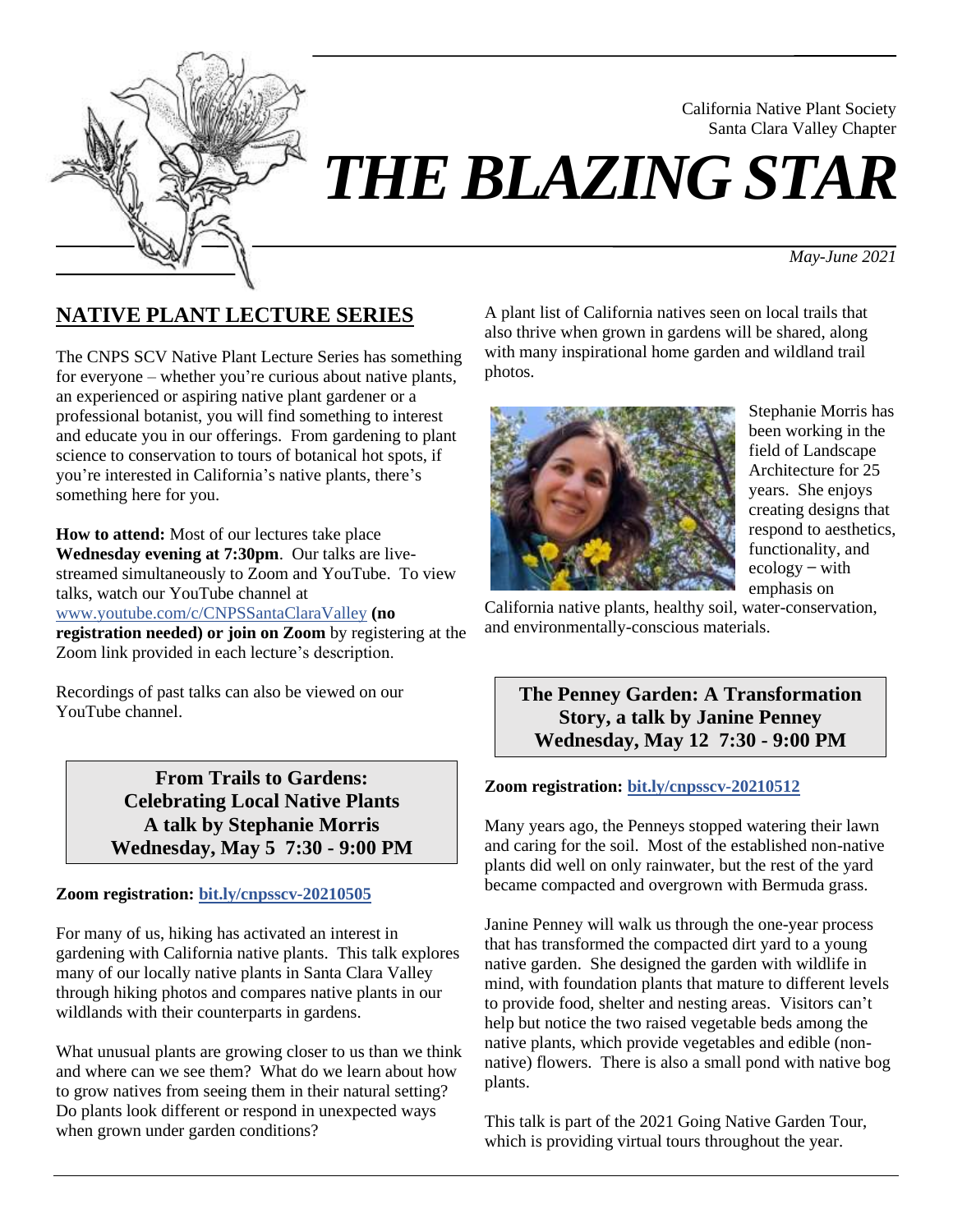Register for the tour at [gngt.org](https://gngt.org/) to get updates on upcoming tour activities.

**Janine Penney** has over 20 years of experience in K-12 education and amateur gardening. She became obsessed with California native gardening over the last few years.



*Stephanie Morris*

Explore trails local to you! Heintz Open Space near Belgatos Park in Los Gatos. Top inset: houndstongue (*Cynoglossum grande*) from a trail local to Stephanie Morris and bottom: *Arctostaphylos* manzanita 'Dr. Hurd' from her garden.

> **Wildflowers of the Bay Area, a talk by Andrea Williams Wednesday, May 19 7:30 - 9:00 PM**

#### **Zoom registration: [bit.ly/cnpsscv-20210519](https://bit.ly/cnpsscv-20210519)**

Wildflower season in the Bay Area is upon us, but even seasoned hikers and naturalists can get confused by the diversity of beautiful flowers we have in our area. To help you progress in your native wildflower knowledge, Andrea Williams, CNPS' Director of Biodiversity Initiatives, will provide an overview of the most common wildflowers in our area during this webinar. She'll go over how to identify these flowers and share interesting natural history details about each. We'll also share about some of the community science work CNPS is leading to protect our state's amazing plant biodiversity.

**Andrea Williams** has two decades of experience in science-based public lands management: monitoring rare plants and plant communities, carrying out project compliance surveys, mapping and removing invasive plants and responding to landscape-level threats. She has worked in partnership to design indicators, metrics, status and trends for land health; lead volunteers in botanical inventories; improve the quality and quantity of data submitted to California Natural Diversity Database (CNDDB); and teach plant identification, field methods and invasive plant management planning.

## **Fire Resilient Landscaping with Native Plants, a talk by Nikki Hanson Wednesday, June 2 7:30 - 9:00 PM**

#### **Zoom registration: [bit.ly/cnpsscv-20210602](https://bit.ly/cnpsscv-20210602)**

With increasing drought and fire risk, gardening and land management in the wildland urban interface (WUI) can seem daunting. In this talk, Nikki will address six elements of firesafe landscaping to consider when trying to tackle this hot topic. We will have lots of time for questions as we break down the pieces to creating a landscape that is beautiful, resilient, and habitat friendly.

**Nikki Hanson** brings a breadth of experience to her landscaping and land management approach. With 17 years working in native plant nurseries, and 12+ years working as an educator in various capacities, she hopes to help home gardeners and rural residents be



more equipped to foster a fire resilient landscape. Nikki has a B.S. in Ecology and Evolutionary Biology from UC Santa Cruz. She has experience in plant science, including her own graduate research on native milkweed production at the University of Idaho.

**Going Native Garden Tour: A Visit to a Native Plant Garden Wednesday, June 9 7:30 - 9:00 PM**

#### **Zoom registration: [bit.ly/cnpsscv-20210609](https://bit.ly/cnpsscv-20210609)**

This talk will feature an in-depth visit to one of the gardens on the 2021 Going Native Garden Tour, including a question and answer session with the garden owner.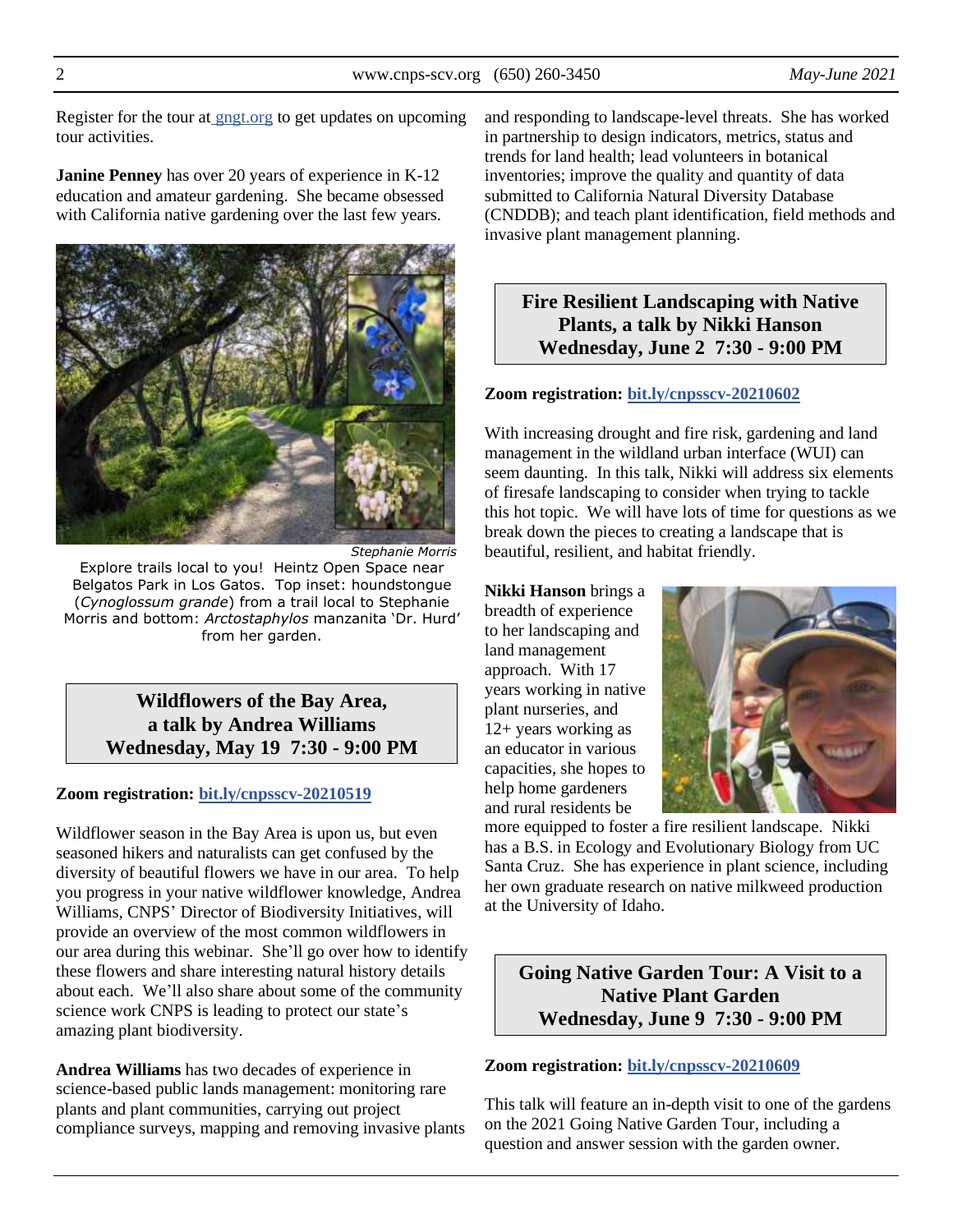*May-June 2021* www.cnps-scv.org (650) 260-3450 3

This talk is part of the 2021 Going Native Garden Tour, which started in April, and is providing virtual tours throughout the year. Register for the tour at [gngt.org](https://gngt.org/) to get updates on upcoming tour activities.

**Bay Area Rare Plants – A nine-county photo tour, a talk by David Greenberger Wednesday, June 16 7:30 - 9:00 PM**

#### **Zoom registration: [bit.ly/cnpsscv-20210616](https://bit.ly/cnpsscv-20210616)**

This talk will take viewers on a whirlwind trip around the Bay, presenting photography and commentary on rare species ranging from the iconic to the very obscure. The nine counties that touch San Francisco Bay will each have time in the spotlight, with several plants featured for each.

**David Greenberger** is fortunate to work as a botanist and conservationist on Mt. Tamalpais, a small coastal peak in Marin County whose watersheds cradle a flora of over 1,000 species. He's spent the last six+ years with the Golden Gate National Parks Conservancy and has also done stints with the Marin Municipal Water District and Point Blue Conservation Science. He serves as Rare Plant Chair for CNPS Marin Chapter. His plant expertise centers in the San Francisco Bay Area, but he's obsessed with biodiversity, novelty, and rarity across the state and beyond.

We hope you enjoy and learn from our Native Plant Lecture Series. As a reminder, past talks may be viewed at our Chapter's YouTube channel, at [www.youtube.com/c/CNPSSantaClaraValley.](https://www.youtube.com/c/CNPSSantaClaraValley)

Want more talks? CNPS events from around the state are often listed here: [www.cnps.org/events.](https://www.cnps.org/events)

## **CHAPTER ACTIVITIES**

## **CNPS SCV Nursery at Hidden Villa**

The nursery continues to raise funds for the Chapter through sales from its online store at [california-native](https://california-native-plant-society-santa-clara-valley-chapter.square.site/)[plant-society-santa-clara-valley-chapter.square.site.](https://california-native-plant-society-santa-clara-valley-chapter.square.site/) Sales have been booming with a record pace of plants sold!

Due to restrictions as a result of COVID-19, we are not able to have regularly scheduled work sessions or accommodate drop-in volunteers. A core crew of volunteers has continued to care for the plants at the nursery since the start of the pandemic. These volunteers are doing their best to

keep up with demand and grow plants ready for their forever homes. The online store is always open for browsing, but ordering is periodically unavilable while we take a break and update inventory.

In addition to plants, the nursery's online store includes Going Native Garden Tour T-shirts, books and plant signs. Orders can be delivered between Belmont and San Jose or scheduled for pick up at the nursery. Hidden Villa will be closed to the public from June 11 through August 14 for summer camp, so there will be no pick-up sales during that time. Limited delivery sales may be available. Please visit the online store for more information.

Proceeds from plant sales are the major source of funding for Chapter activities and scholarships.

## **Photography Group**

Our Photography Group is a great place to meet other native plant enthusiasts while improving your photographic skills and learning more about our native plants. It is open to all. The group has monthly meetings and an active email list.

The group has an ongoing **#MyPhotoOfTheWeek** activity on the email list for group members to share their favorite shots with the group on a weekly basis. Here is a recent **#MyPhotoOfTheWeek** from photo group member Steve Rosenthal:

*Steve Rosenthal* Anna's hummingbird (*Calypte anna*) taking a bath in Steve's East San Jose backyard fountain April 2021

The photo group also hosts a monthly meeting on Zoom on **the fourth Friday of each month,** for members to share photos and more ̶ everything from photography tips to organizational ideas to plant hot spots. The next meetings will be **Fridays, May 28 and June 25 at 7:00pm**. You can learn more and join the email group at: [www.groups.io/g/cnps-scv-photography.](https://www.groups.io/g/CNPS-SCV-Photography)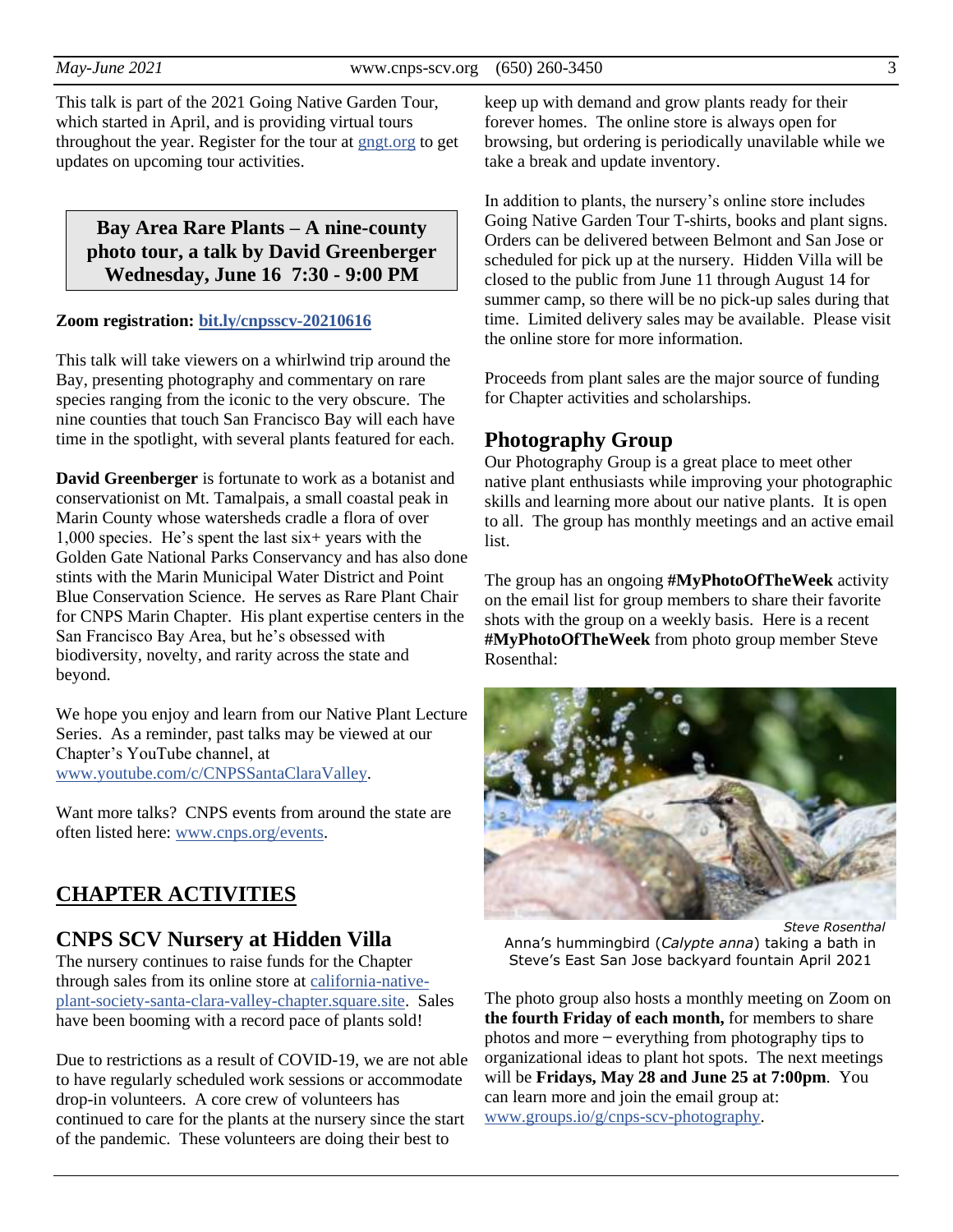Anyone who has pictures of their adventures that they would like to share is welcome to participate. Please sign up for a time slot if you would like to show pictures. You don't have to share pictures to attend the meeting. More information is available on Meetup at

[www.meetup.com/California-Native-Plant-Society-Santa-](https://www.meetup.com/California-Native-Plant-Society-Santa-Clara-Valley-Chapter/)[Clara-Valley-Chapter](https://www.meetup.com/California-Native-Plant-Society-Santa-Clara-Valley-Chapter/) and through the group's email list.

# **2020 SCHOLARSHIP RECIPIENTS**

*By Karen Cotter, Scholarships Chair* Our Chapter awarded one \$1,000 undergraduate research scholarship and three \$1,500 graduate research scholarships in December 2020. This is the 21st year our Chapter has supported California native plant research by students. Two scholarships are in honor of Chapter Fellows: the Sally Casey Shooting Stars Scholarship and the Don Mayall Conservation Scholarship. Two other scholarships were awarded for general research.

The recipients of these 2020 student scholarships, and their projects, are:

**Thomas Samojedny Jr**., California Polytechnic State University, San Luis Obispo (Undergraduate Student Scholarship)



*Nishanta Rajakaruna* T.J. Samojedny preparing a specimen in Cal Poly's Hoover Herbarium. Using the XRF device, specimens like this one will be scanned to calculate their nickel content.

To better understand serpentine-tolerant nickel hyperaccumulators, Thomas will scan herbarium specimens of California serpentine-tolerate species with an X-ray Fluorescence (XRF) device to measure foliar Ni concentration. This technique is unique in that herbaria specimens can be examined without destroying them; it is also cheaper and faster than older chemical analysis methods.





The above diagram shows the calibration process for the XRF device, seen in upper left.

Since XRF is typically used on soil/rock, a correction factor must be created for herbarium specimens. To do this, T.J. will scan about five herbarium specimens covering a range of nickel concentrations. Then, foliage samples from each will be sent to a lab for chemical analysis. The XRF output and chemical concentrations will be compared and a correction factor will be calculated.

The researchers hope that the XRF device will result in the discovery of new California nickel hyperaccumulators and raise awareness of serpentine landscapes as repositories of unique plants.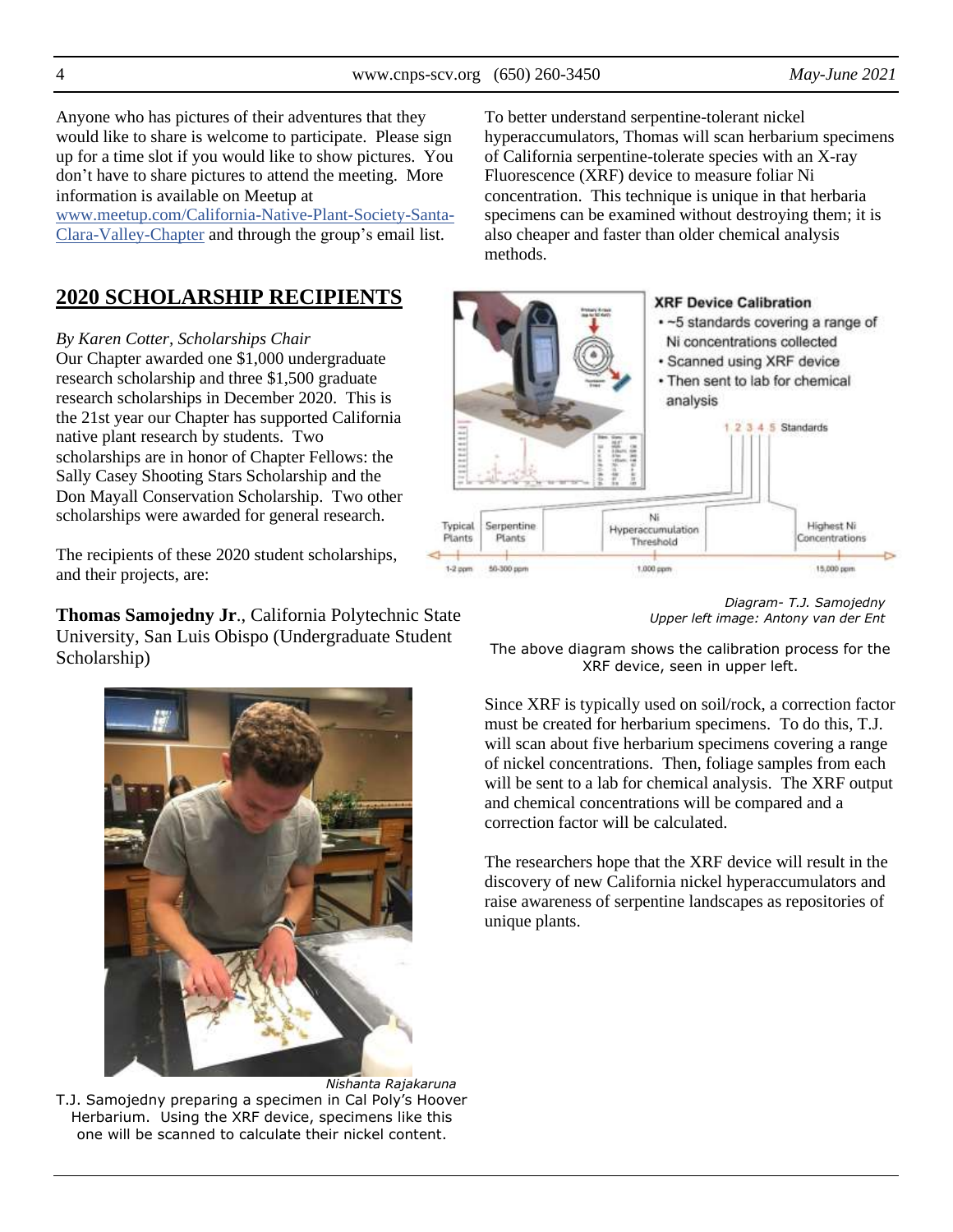**Martin Purdy**, Claremont Graduate School / California Botanical Garden (Donald Mayall Conservation Graduate Research Scholarship)



Field of Inyo meadow lupine (*Lupinus pratensis*) with a snow-covered Coyote Ridge in the background

For the past year, Martin has been exploring the flora of Coyote Ridge area, a 50 square mile alpine site located in

northwest Inyo County. This year, he will continue to document the diversity and distribution of vascular and nonvascular plant species, publish a voucher-based checklist of plants occurring there, and provide this information to the Inyo National Forest and California Natural Diversity Database. The primary recipient of his plant vouchers will be the California Botanic Garden Herbarium with duplicate sets sent to other regional herbaria.



*Erin Berkowitz* Martin Purdy at work in his study area on Coyote Flat, near Baker Creek, within the Inyo National Forest, summer 2020

**Brook Constantz**, University of California, Santa Cruz (Graduate Research Scholarship)

Brook will be comparing the native grasses, understory, and woody species of older restored riparian forests with nearby remnant forests along the Upper Sacramento River. Few restoration sites are monitored five years after planting, but Brook will be surveying 19 forests that are 17-31 years old. His work will help document how riparian forests are recovering long-term relative to remnant forests, which may help guide future restoration projects.



*James Armas* Brook Constantz in an abandoned river channel climbing through nonnative common fig (*Ficus carica*) towards a forest survey plot. Pine Creek Unit, March 2021

Riparian forests support their plant communities in

ways illustrated by Brook's two photos. To the upper right, when the Sacramento River migrates, the old river channel left behind will have fertile conditions that support a unique and dense plant community. Below, woody plants are useful even after death, providing meaningful insect and fish habitat both in place and after they recruit into the stream.



Brook Constantz standing in front of large woody debris in a Sacramento River Wildlife Area remnant forest. Pine Creek Unit, March 2021.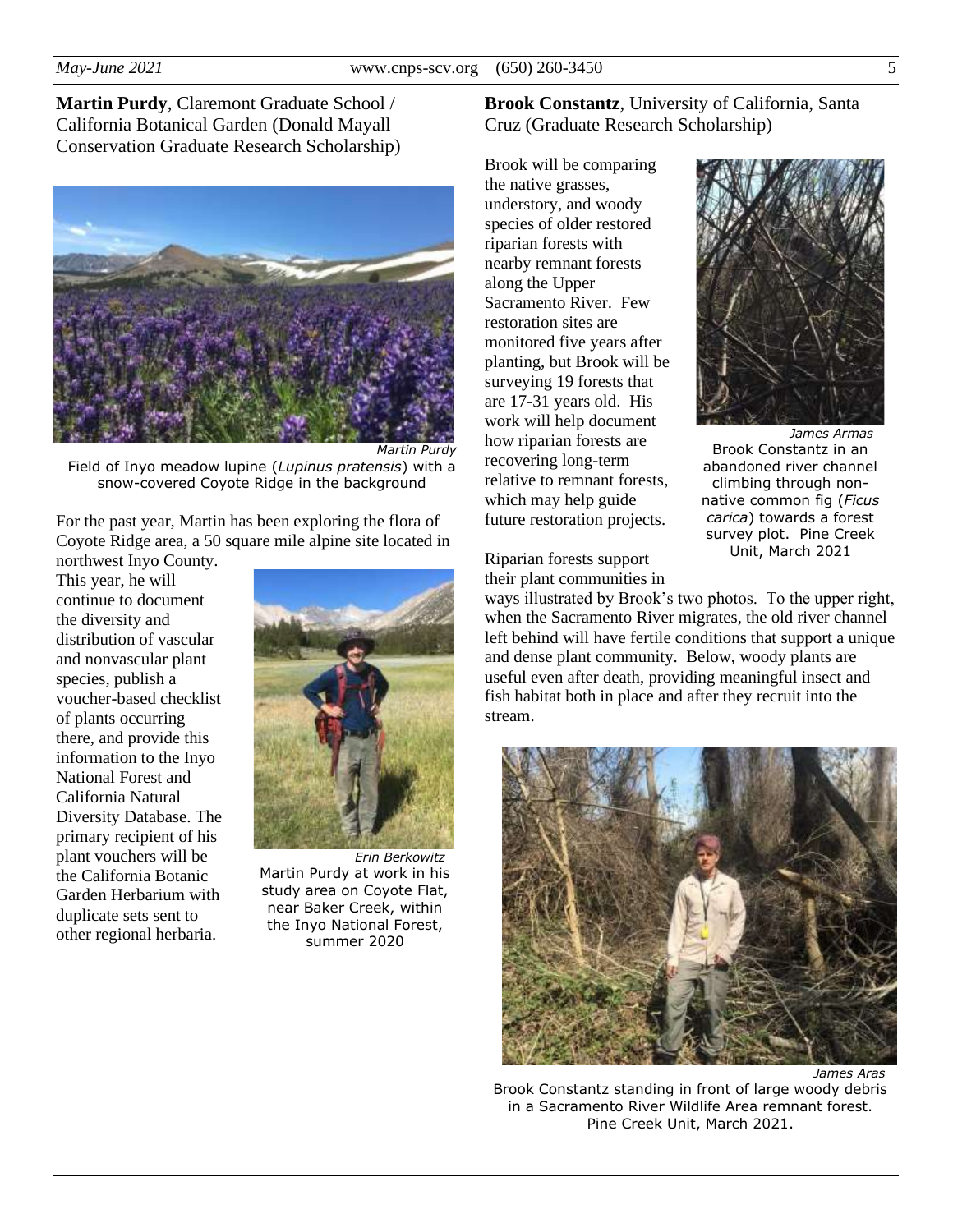**Emma R, Fryer**, California Polytechnic State University, San Luis Obispo (Sally Casey Shooting Stars Graduate Research Scholarship)

Emma is researching a group of annual wildflowers endemic to vertic clay soils in the San Joaquin Desert. Her study species are adapted to soils frequently high in sodium and gypsum, with high shrink-swell that make the soils extremely high-stress for plants. Her pot studies currently underway are examining the effects of different soil chemistry and textures as well as competition from the invasive annual grass *Bromus madritensis* on 12 different species from the San Joaquin Desert.



*Ryan O'Dell*

April 2017 superbloom at Carrizo Plain. Vertic clay flora: *Phacelia ciliata* (purple), *Monolopia stricta* (yellow), *Caulanthus anceps* (pink). The species "patches" at Emma's field sites in Cantua Creek and Carrizo Plain reflect patches of different soil types.

Through a combination of pot studies and fieldwork, she will be determining how the combination of these abiotic and biotic factors shape the community and contribute to the **vibrant patchwork patterns of color** that these species form during superblooms.



*Alenya Joy* Emma Fryer working on her scholarship project, March 2021

Congratulations Thomas, Martin, Book and Emma! Karen Cotter may be reached at blueiris114@gmail.com.

# **CONSERVATION CORNER**

## **Conservation Committee**

Our Chapter's conservation committee will meet on **Tuesdays, May 11** and **June 8**. Both meetings will be via Zoom, from **7:00 to 9:00pm**.

Please join us in our important work! Meeting details will be sent to committee members. If you are not on the committee but are interested in attending the Zoom meeting, email cdorsch@cnps-scv.org for the meeting link.

For questions, comments or concerns, contact Conservation Committee Chair Carolyn Dorsch at cdorsch@cnps-scv.org or (650) 804-6162.

# **Have You Seen Me? Early Detection and Rapid Response Weeds in Santa Clara County**

#### *By Jennifer Mo,*

*Vegetation Program Specialist at Valley Water* Invasive plants are a major threat to California's native plant diversity. Once established, they can transform entire landscapes. Many of these noxious weeds, like yellow starthistle and French broom, are now too widespread to be eradicated. However, for species just getting started in California, acting now can prevent the next wave of super weeds.

Early Detection and Rapid Response (EDRR) programs target new weed species before they blow up into starthistle-sized problems. New invasions start as single plants or small, isolated populations. At that stage, they're easy to control but very hard to spot. That's where avid hikers and native plant enthusiasts can help. The California Invasive Plant Council recently released a list of early detection species to target in Santa Clara County. None of these species are common yet, but there are almost certainly populations that have escaped detection. If you see any of these species, please report them on Calflora or iNaturalist so that local land managers can take action.

All photographs by Jennifer Mo unless otherwise credited.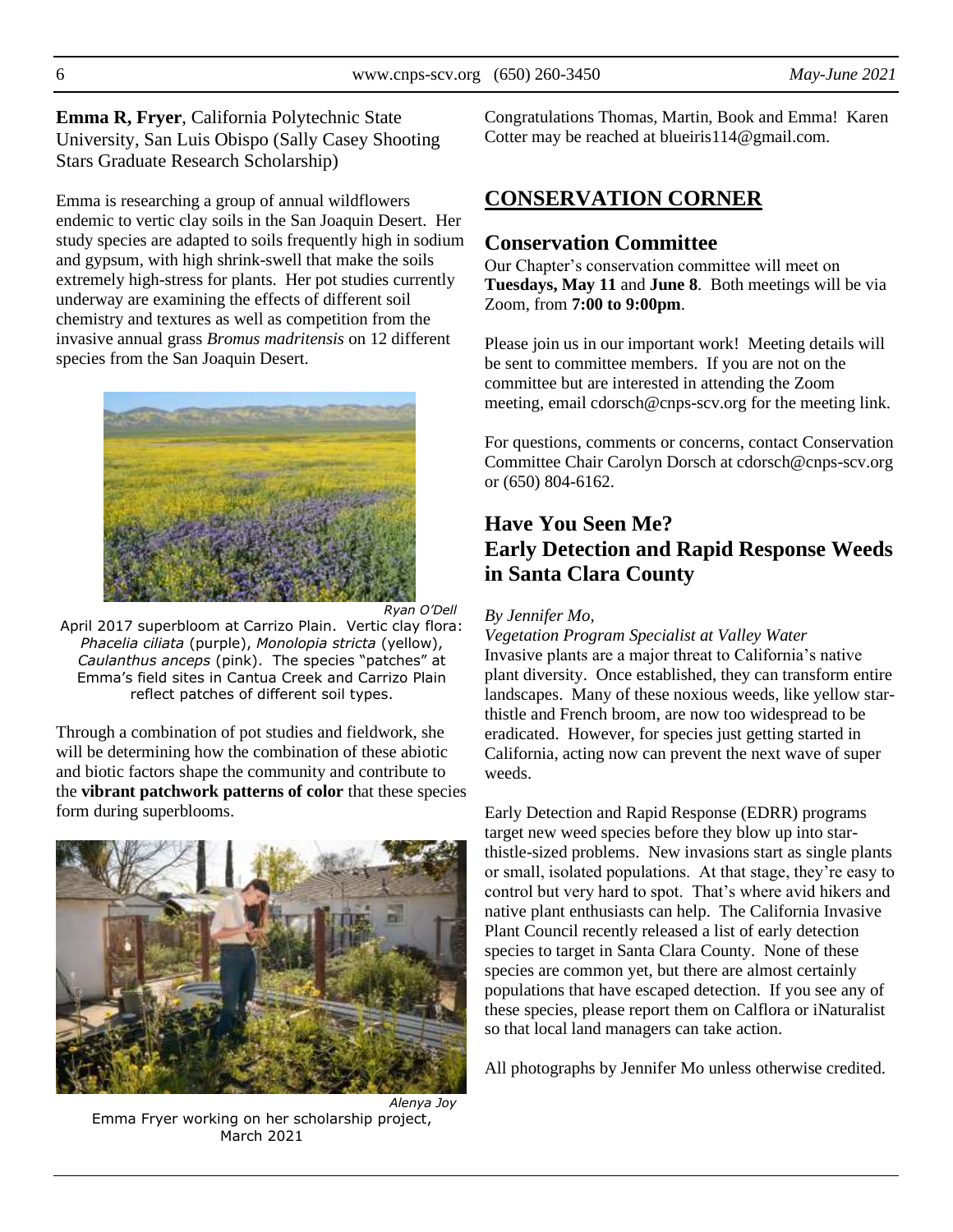#### *Asparagus asparagoides* **- bridal creeper**



- Wiry perennial vine that swamps shrubs, trees, fences
- Leaves are curly and shiny with parallel veins; fruits are orange to red
- Large underground storage tubers
- Fruits in spring, drops leaves, and remains leafless until winter
- Spotty distribution throughout Santa Clara County bird dispersed?
- Spreading in both urban and wildland areas

#### *Brachypodium sylvaticum* **- slender false brome**



*Scott Loring*

- Shade-loving perennial bunchgrass
- Forms dense monoculture under redwood canopy
- Shiny leaves with hairy edges and nodes; droopy leaves and flowers
- Spreads by seed
- Fire resistant
- Only recorded at Saratoga Gap in Santa Clara County, but may be spreading down Stevens Creek

#### *Carthamus lanatus* **- woolly distaff thistle**



*Eric Wrubel*

- Spiny, glandular, yellow-flowered composite
- Cobwebby or woolly look from sticky, matted hairs
- Grows up to 1m tall
- Forms dense, impenetrable mats in overgrazed areas
- Late season annual; blooms June - September
- Recorded in Almaden Quicksilver County Park and Palo Alto Foothills Park

#### *Centaurea stoebe* **- spotted knapweed**



*Matt Lavin*

• Perennial or biennial composite with manybranched stems and open clusters of pink to purple flowers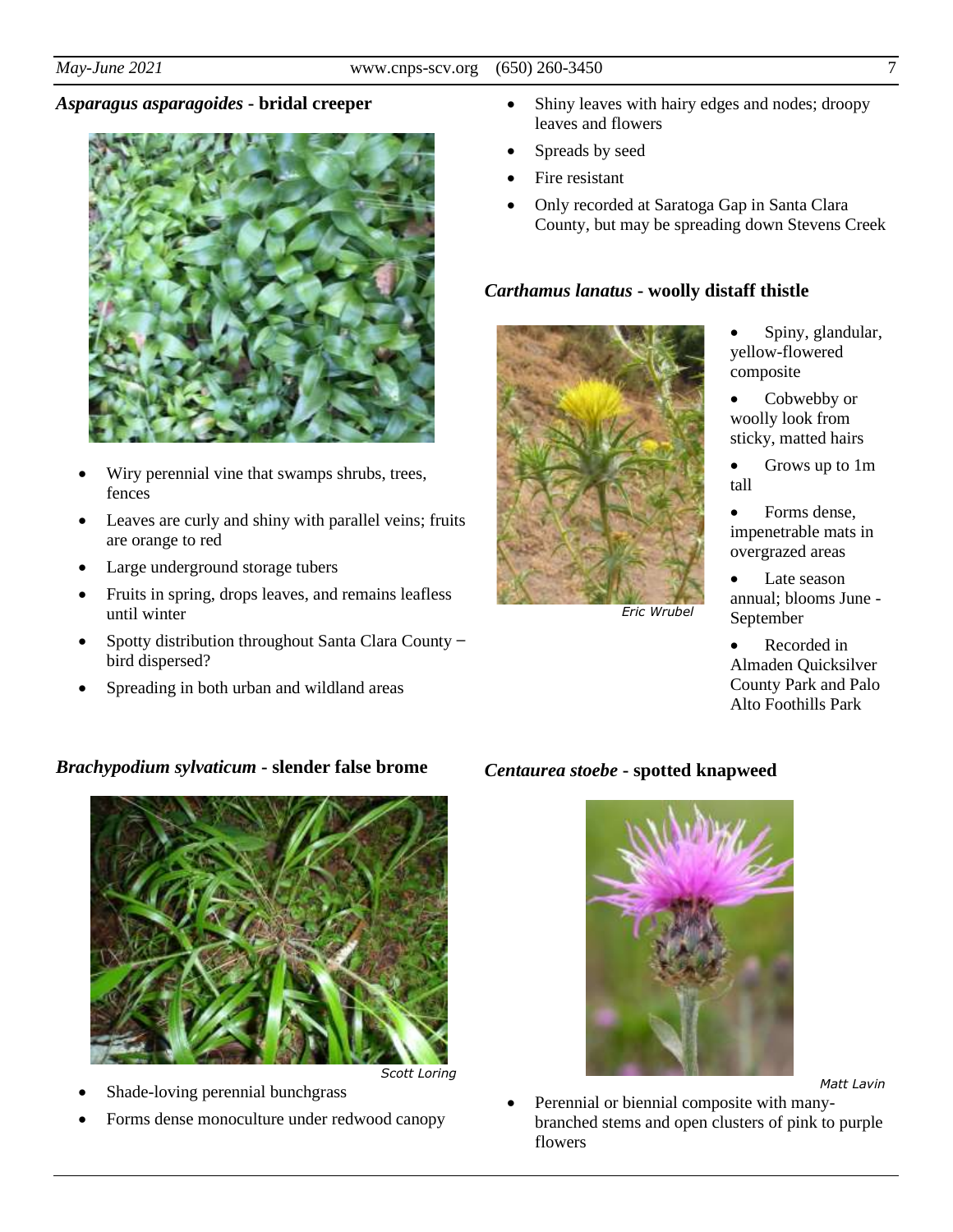- Phyllaries have dark, parallel veins
- Leaves are small, gray-green, and stiffly hairy
- Winged fruit are wind-dispersed; whole plant can also act as a tumbleweed
- Major infestations in the Eastern Sierras
- Only recorded for Sierra Azul OSP in Santa Clara County

#### *Chondrilla juncea* **- skeleton weed**



*Pjt56 / Wikimedia Commons / CC BY-SA 4.0*

- Branchy, sparsely leaved composite with small yellow flowers
- Fruits are winged for wind dispersal
- Perennial herb with deep taproot
- Grows up to 1.5m tall
- Recorded by railroad tracks in San Martin and Palo Alto
- Problematic in Africa, Australia and the Americas

### *Clematis vitalba* **- old man's beard**



*Amadej Trnkoczy*

- Aggressive woody vine that looks very similar to native Clematis species (*C. ligusticifolia* and *lasiantha*)
- Distinguish from natives by bisexual flowers, heartshaped leaflets, wrist-thick woody stems
- Overall habit is more vigorous; swamps tall trees and forms thickets
- Recorded for Picchetti Ranch, suspected at Rancho San Antonio OSP

## *Helianthus tuberosus* **- Jerusalem artichoke or sunchoke**



- Very tall (2m+) bristly-hairy perennial sunflower
- Forms starchy underground tubers (sunchokes)
- Looks a little like stinging nettle (Urtica dioica) from a distance, but leaves are darker green and alternating.
- Flowers in the fall (Aug-Sept)
- One recorded population on Matadero Creek near Highway 101 in Palo Alto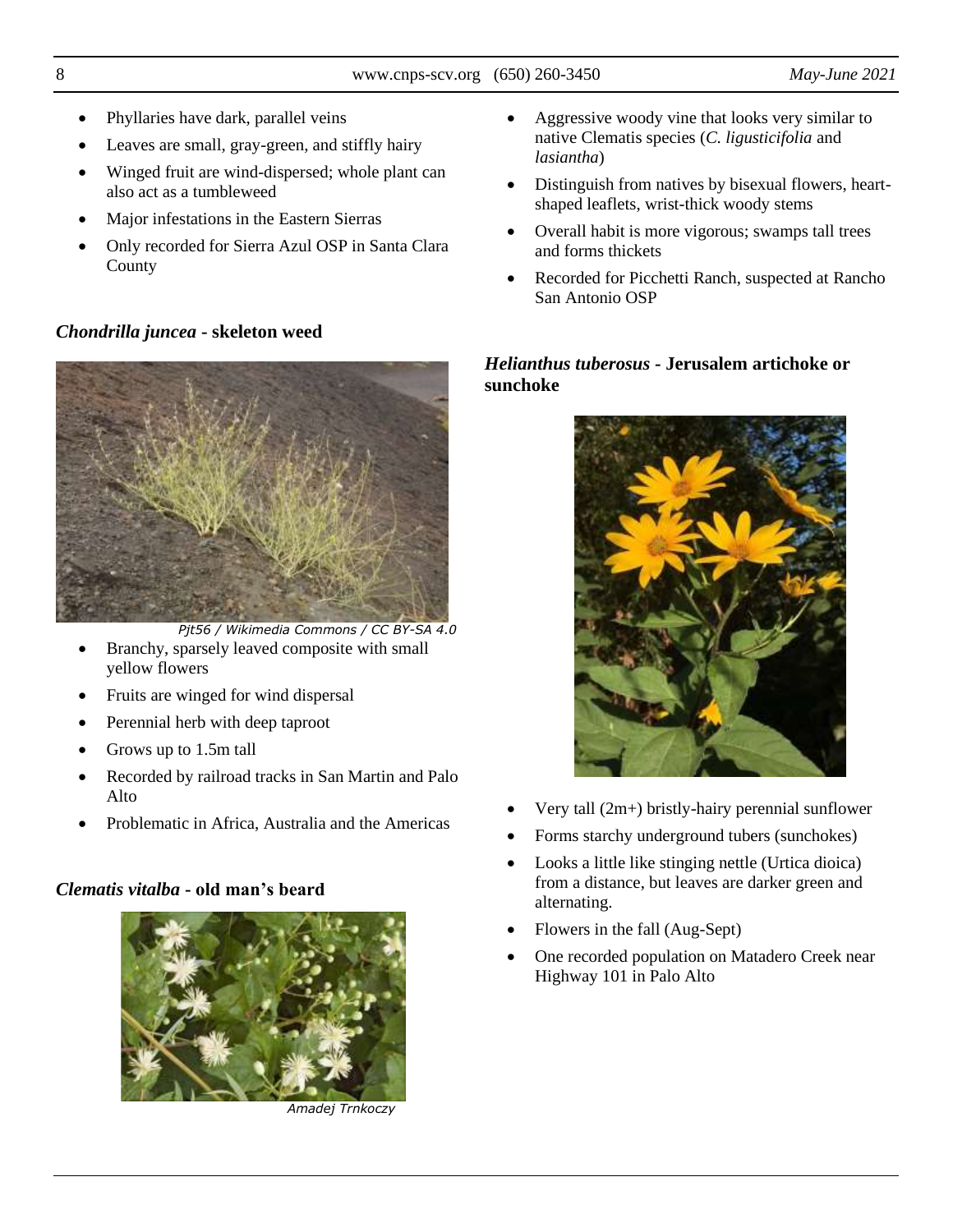## *Euphorbia helioscopia* **- sunwort**



- Annual herb with yellow-green, five-sided symmetrical inflorescences, and toxic milky sap
- Stems are often reddish
- Germinates early in spring and blooms Mar June
- Forms dense monotypic carpets
- Recorded at Lake Cunningham by the Native Plant Garden and near the Sunnyvale Water Pollution Control Plant in the Baylands

### *Oncosiphon pilulifer* **- stinknet or globe chamomile**



• One known location on Stevens Creek at Crittenden near large construction site; introduced through contaminated materials or equipment

## *Onopordum illyricum* **- Illyrian thistle**



Very tall (2m) gray-green thistle with large magenta to purple flowers

- Blooms June July
- Leaves are deeply pinnately lobed with 8-10 pairs of lobes (not pinnately compound like artichoke thistle)

• Recorded in Almaden Quicksilver near English Town

Photo credit: *JJ Dellow NSW Department of Primary Industries*

## *Rhaponticum (Acroptilon) repens* **- Russian knapweed**





- Turpentine-scented chamomile relative
- Globe-shaped heads distinguish stinknet from other chamomile-like plants
- Extremely invasive in SoCal

*Diana Wing*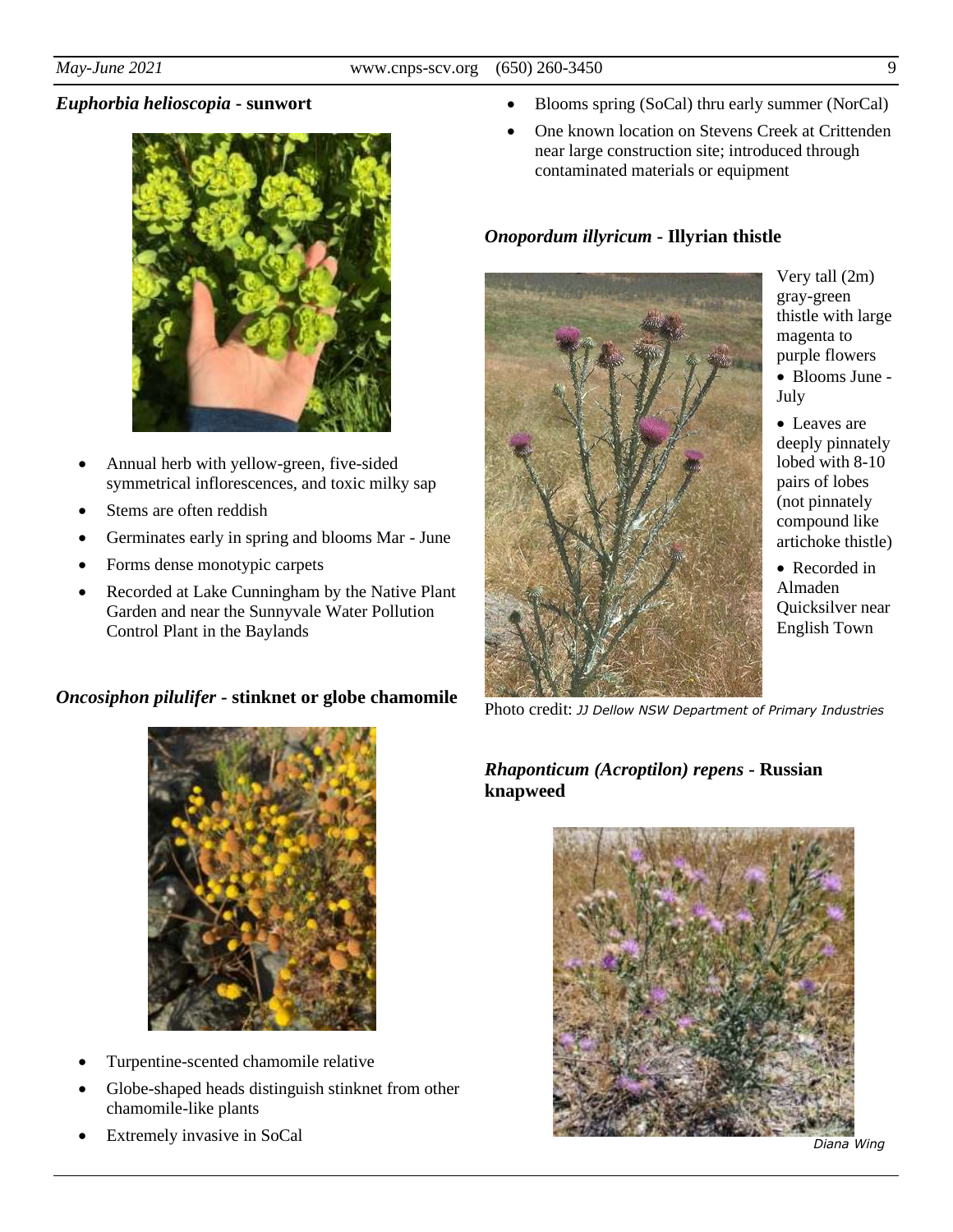- *Tom Cochrane*
- 
- Leaves are up to 1" wide with rippled, sharp edges
- Can invade grassland, wetland, shrubland, and coastal areas
- Two known locations: Rancho San Antonio OSP and Stevens Creek near 101

If you see any of these invasive species as you venture out to enjoy spring wildflowers, please remember to report them on Calflora or iNaturalist. Jennifer Mo may be reached at jmo@valleywater.org.

# **The Status of Dirca occidentalis at Rancho San Antonio Open Space Preserve**

*By Rare Plant Co-Chair Don Thomas*

*Dirca occidentalis,* or simply dirca, is a rare plant endemic to the Bay Area and our only member of the family *Thymelidaceae*. It is also known as Western leatherwood, because of its flexible stems. It is one of our earliest blooming plants, flowering in winter before most other

• Perennial composite with pink to purple flowers and *Paspalum vaginatum* **- seashore paspalum** extensive rhizomes

- Pale stems, abrupt transition to dark roots
- Deep, interconnected underground parts cannot be effectively hand-pulled
- Spreads by rhizomes, rarely by seed
- Recorded for Lake Cunningham in the Native Plant Garden and Hellyer County Park

# *Paspalum urvillei* **- Vasey's grass**



*Ron Vanderhoff*

- Creeping perennial grass in brackish or salt marsh areas
- Forms a dense, tufty thatch
- Inflorescence has two branches and looks somewhat like native P. distichum; distinguish from the native by its hairless spikelets
- Grows below the saltgrass line on muddy slopes or flats that would normally be bare mud or pickleweed
- Recorded for Don Edwards National Wildlife Reserve
- Has not been fully mapped in the Baylands

For more photos of these invasive species and others, see Calflora's Bay Area Regionally Rare Weeds list, at [www.calflora.org/app/ipl?list\\_id=px2024.](https://www.calflora.org/app/ipl?list_id=px2024)

- 
- Tall, coarse, perennial bunchgrass
- Inflorescences have 10-30 branches
-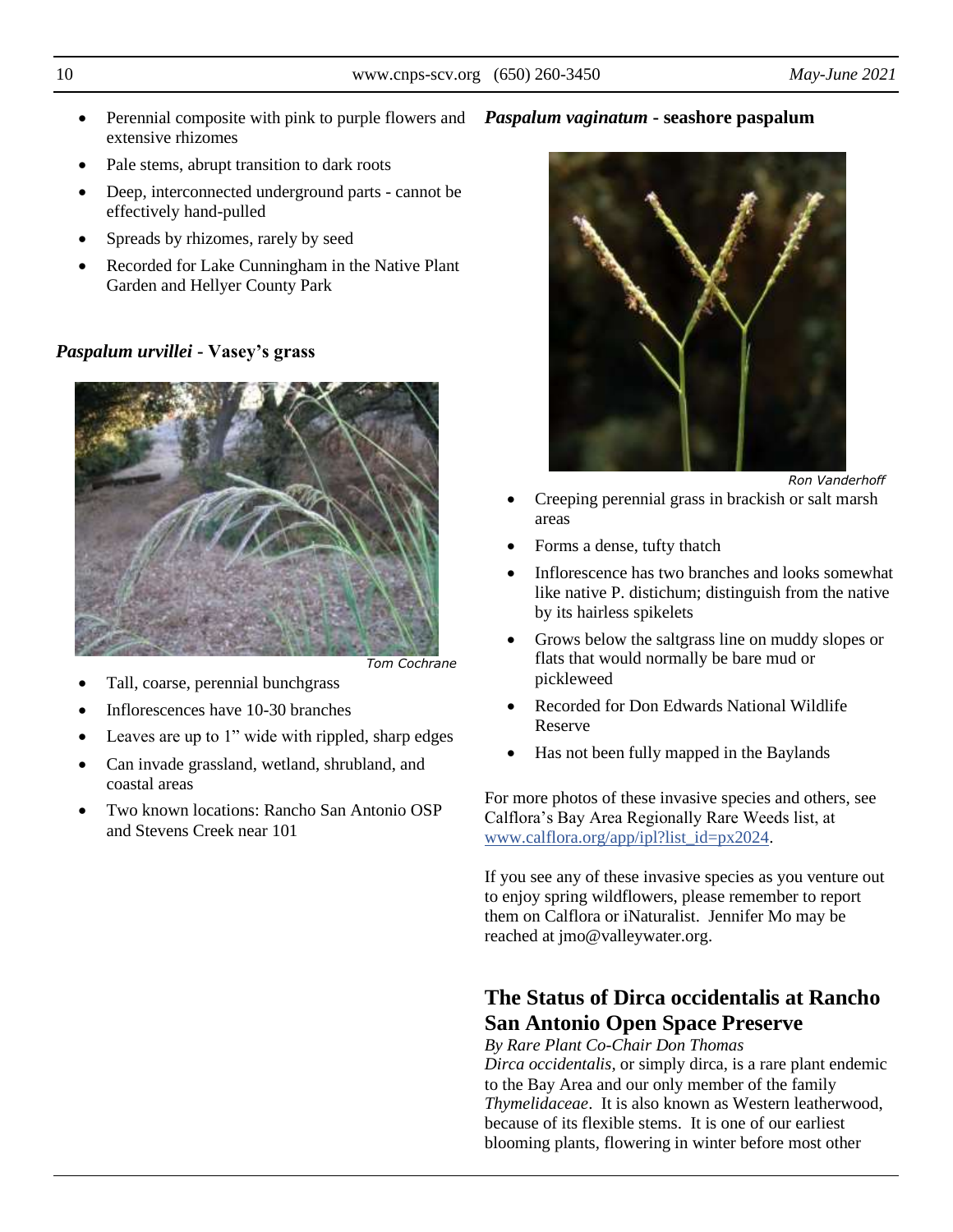plants. It has been a Chapter tradition to have a field trip to see dirca in bloom as one of our first field trips of the year.

For the past several years I have been leading a field trip to various parks to view dirca. Last year I decided to return to Ranch San Antonio Open Space Preserve to see it. We had not been there for many years because the park is so popular that it is almost impossible to find a parking spot, especially on weekends. The last visit recorded in the Blazing Star was a field trip led by Stella Yang in the year 2000 [\(www.cnps-scv.org/images/BlazingStar/bs0300.pdf\)](https://www.cnps-scv.org/images/BlazingStar/bs0300.pdf.)



Dirca occidentalis 2005

Last year on my pre-field trip scouting hikes I failed to find dirca in any of the places I remembered seeing it in the past. Stella generously provided me with 14 GPS points where she had recorded the presence of dirca in the year 2000 at Rancho. These points are distributed widely across the park along the Coyote Trail, the Wildcat Loop Trail, the Upper Wildcat Canyon Trail and the Stephen E. Abbors (PG&E) Trail. Last year and again this year I went to all of these locations but failed to find dirca at any of these places. I did find one individual plant along the Farm Bypass Trail and a small population of about a dozen plants near the junction of the Wildcat Loop and Upper Wildcat Canyon Trails.

At least two significant environmental changes have occurred at Rancho between the year 2000 and the present time. One is the five-year mega-drought from 2012-2017. Another is the impact of sudden oak death disease, which has resulted in the demise of many mature coast live oak trees, the opening of the tree canopy and establishment of many bay trees in these gaps. Bay trees cast dense shade and provide poor habitat for dirca. The lone dirca plant along the Bypass Trail is now surrounded by bay trees and is being overgrown by poison oak. Young bay trees are now also encroaching into the dirca habitat along the Loop Trail and threatening to shade out the dirca plants. Removal of these bay trees might improve the prospects for survival of this dirca colony. Also, the planting of dirca plants in the riparian zone near the trail junction (where dirca is currently growing) would supplement the Wildcat population and might confer resilience during future droughts.

What does the disappearance of dirca at Rancho San Antonio portend for *Dirca occidentalis* in the future? Was it caused by the mega-drought or climate change? If a plant like this can disappear in plain sight in one of the most popular and heavily visited parks in the Bay Area, is there decline of other rare plants that is escaping notice? With rapid climate change, it appears that what is needed is a more comprehensive and systematic monitoring program for rare plants, such as dirca.

# **Fountain Thistle Work Party (San Mateo) Sat June 5 10am – 12 noon**

Join Ken Himes and Don Thomas for an in-person conservation project. In keeping with our 10-year tradition of working with Jake Sigg and the CNPS Yerba Buena Chapter, we are going to continue our spring fountain thistle restoration project. Fountain thistle (*Cirsium fontinale* var*. fontinale*) is a rare federally endangered plant that grows in an unusual specialized habitat, serpentine seeps, and is found only in a few locations on the Peninsula.

Our work at this site is a restoration success story. Once almost completely displaced by jubatagrass (Andean pampas grass), the fountain thistle has largely recovered, as a result of the work done by CNPS volunteers. However, fountain thistle is still under threat from jubatagrass and other non-native plants, such as yellow star-thistle, sow thistle and wallaby grass (*Rhytidosperma caespitosum*). Woody plants are also trying to convert the area to shrubland or woodland.



*Copyright Alice Abela* Jubatagrass-infested habitat in Santa Barbara County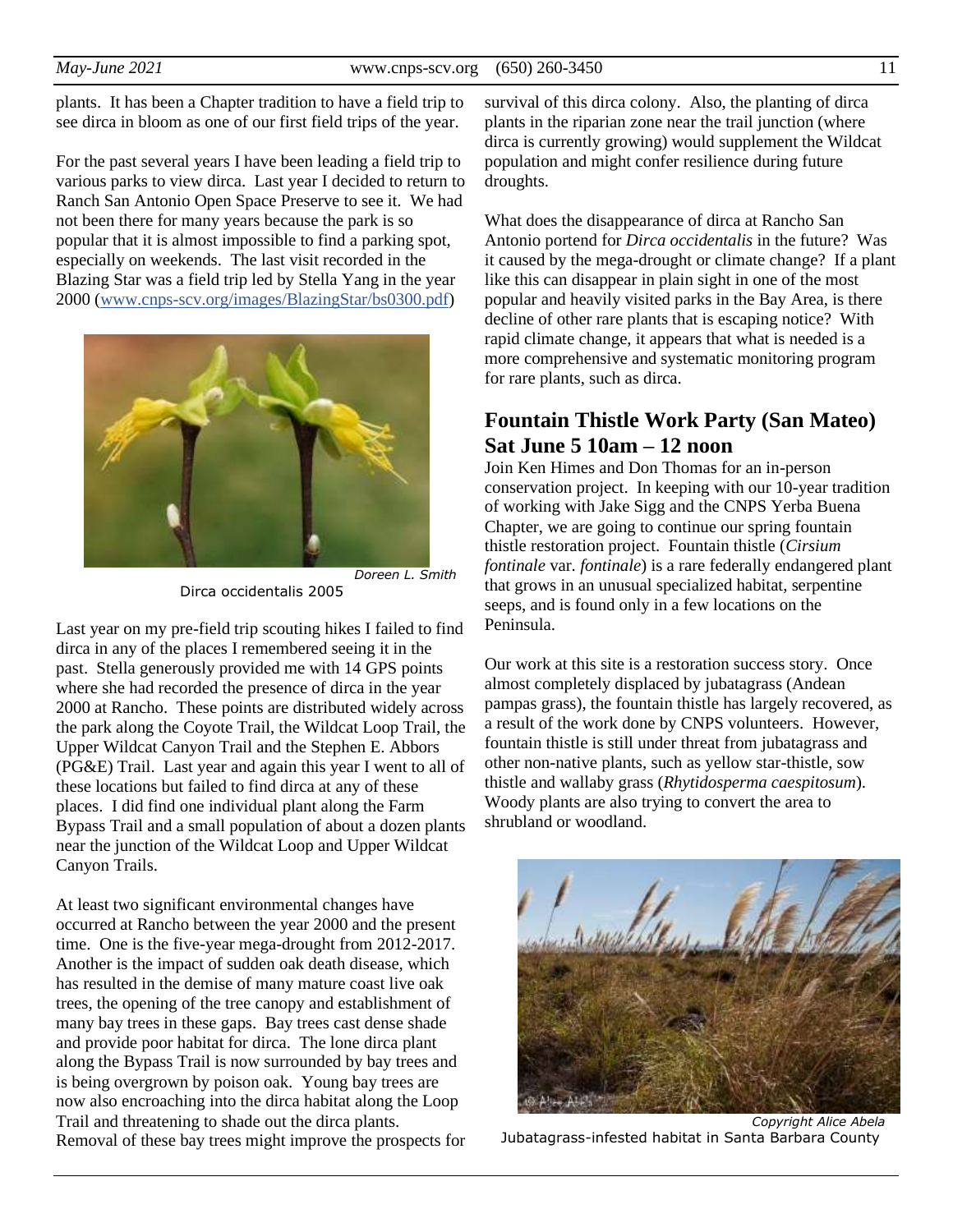With increasing vaccinations among CNPS members, COVID-19 social distancing safety measures are being relaxed. However, we are, for now, still observing these basic guidelines:

- Physical distancing of workers at least 6 feet apart. Where workers work together, they should maintain this physical distance.
- Wearing of face mask or other face covering while working. Face masks must be put on when coming within 30 feet of another worker and be worn the entire time workers are within this distance.
- Encourage workers to bring their own tools.
- No exchange of tools or other objects unless they are thoroughly disinfected first.
- Encourage workers to wear disposable gloves and disinfect gloves at regular intervals.
- Group size to be 10 or fewer people.

Though disposable gloves will be provided, sturdy gloves are also recommended; you might also want to bring sunscreen, water, a hat, layered clothing and wear long sleeves/pants. If you cannot bring your own tools, tools will be provided, along with appropriate decontamination procedures. Contact Don at don\_e\_thomas@yahoo.com to **reserve your spot** and for **direction to the meeting place**.



*Vivian Neou*

Vicki Silvas-Young, Sherri Osaka, Penny Pollock posing in May of 2019 with their look-alike GNGT T-shirts designed by Myra Saylor. Learn more about Myra on page 13.

# **CHAPTER SERVICE OUTINGS**

### **Alum Rock Park Restoration**

Come help us weed out invasive plants at this natural gem of San Jose. Our habitat restoration efforts allow the native plants to "come to light."

On **third Saturdays**, volunteers work on the Inspiration Point project. On **Mondays**, volunteers usually work on the Todd Quick restoration project.

All volunteers must wear masks at all times and social distance, except within families/households. Due to COVID-19 restrictions, we can't accept drop-in volunteers at this time. For more information contact Stephen Rosenthal at sailinsteve@sbcglobal.net or (650) 260-3450.

# **Lake Cunningham Native Garden**

The California Native Garden project in Lake Cunningham Regional Park controls invasive plants in a 1.5-acre area and beautifies it with California native wildflowers, perennials, shrubs and trees.

Workdays continue on **Saturdays from 8:00 to 10:00am**. New volunteers are welcome; City-issued guidelines and COVID-19 best practices are followed. For complete details and directions and to RSVP, see our meetup page at [www.meetup.com/California-Native-Plant-Society-Santa-](https://www.meetup.com/California-Native-Plant-Society-Santa-Clara-Valley-Chapter/)[Clara-Valley-Chapter.](https://www.meetup.com/California-Native-Plant-Society-Santa-Clara-Valley-Chapter/)

We follow City of San Jose guidelines for volunteering during the pandemic: face covering, social distancing, no tool sharing. The work is mainly weeding and mulching. Bring your own bucket and a weeding mattock (and knee pad, if you prefer that). Wear a face covering, hat, gloves and sturdy garden shoes. Bring plenty of fluids and hydrate often. We start with a 10-minute orientation, then walk to the site, so please be on time.

First-timers: bring a signed waiver form, available at [lakecunninghamnativegarden.files.wordpress.com/2020/05/](https://lakecunninghamnativegarden.files.wordpress.com/2020/05/2020-volunteer-status-and-waiver-of-liability.pdf) [2020-volunteer-status-and-waiver-of-liability.pdf.](https://lakecunninghamnativegarden.files.wordpress.com/2020/05/2020-volunteer-status-and-waiver-of-liability.pdf)

First timers: please follow directions on the project's Meetup page to get to the native garden. Lake Cunningham is a very large park (200 acres) with two entrances. You'll want to head to the Google map pin for "Lake Cunningham Native Garden<sup>"</sup>

Workdays are sometimes rescheduled or canceled. Always **RSVP to confirm** and check the latest updates Friday night. If you can't make it, please change your RSVP so we know.

## **Edgewood Restoration**

Our long-term habitat restoration work at Edgewood Park and Natural Preserve continues in person even during the pandemic. As with our other projects, we follow government guidelines and COVID-19 best practices.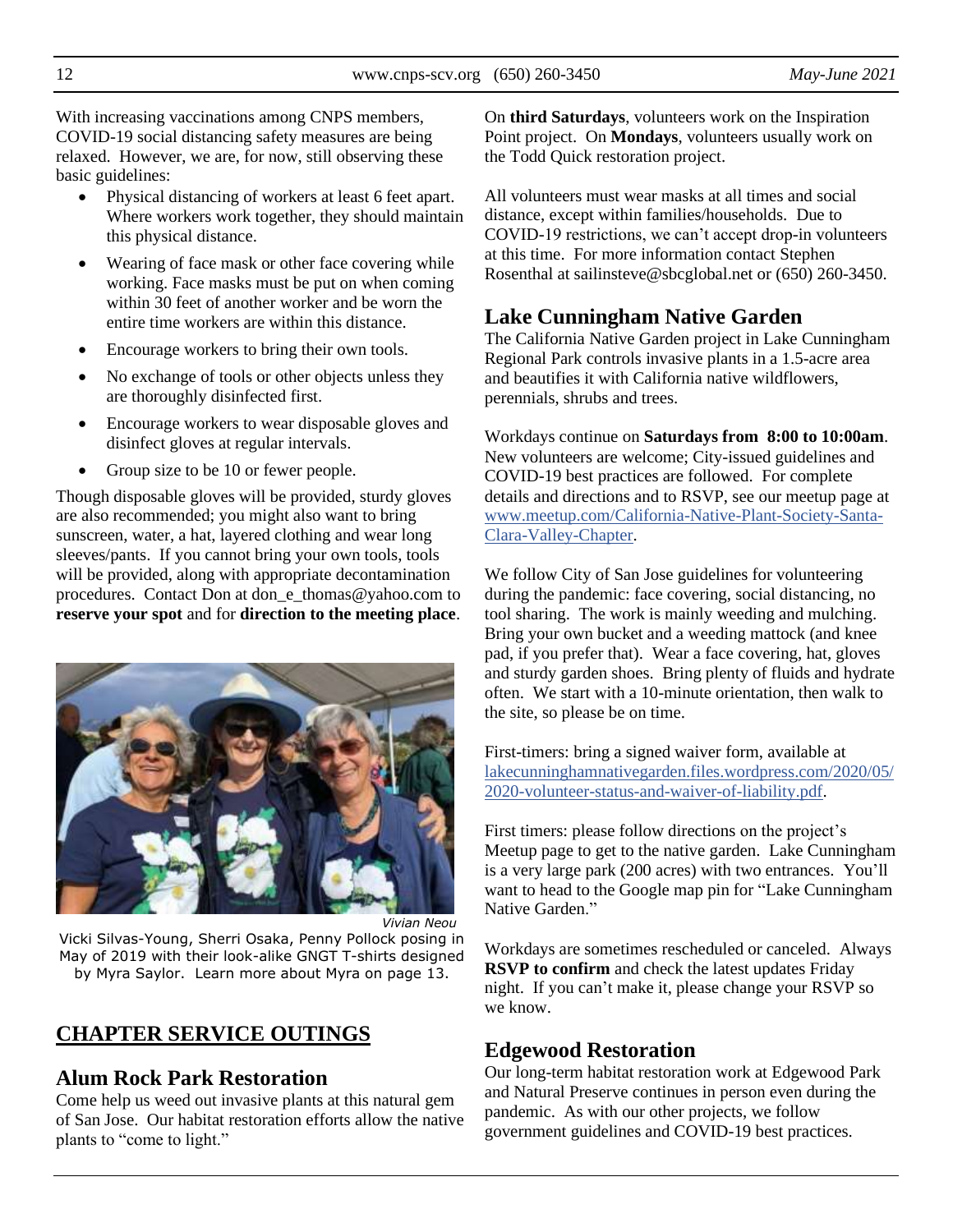For now, the project is not looking for new volunteers; only experienced "regulars" are attending workdays. Project leader Paul Heiple may be contacted at pheiple@gmail.com or (650) 854-7125.

# **IN MEMORIAM**

## **Thank-you tribute to Richard and Bracey Tiede**

Our Chapter recently received a very generous donation from the estate of long-time members Richard and Bracey Tiede. We would like to recognize them for their financial contribution as well as their commitment to native plants, sustainable garden practices and protecting the environment in general.



*Arvind Kumar* Richard and Bracey Tiede in their back garden 2005

The Tiedes were both active in many local plant related organizations, including CNPS. Members may remember them from their help at our native plant sales and Going Native Garden Tours. They were also active in the Master Gardeners of Santa Clara County, Pacific Horticultural Society, Western Horticultural Society, Mediterranean Garden Society and Guadalupe River Park Conservancy. In addition to CNPS they contributed to several environmental, arts and humanitarian causes.

Bracey passed away in February 2018 and Richard last July. Their warmth, energy and enthusiasm are missed by all who knew them. We are very appreciative of their generous support!

# **In Memory of GNGT's Myra Saylor**

From 2005 until her passing in March of 2021, Myra Saylor created the wonderful plant-themed designs for the T-shirts worn by the Going Native Garden Tour (GNGT) greeters and docents. She will be missed.

Myra Randolph Saylor was born in Texas, spent most of her life in California and settled in retirement in Yuma, Arizona. She was a registered nurse, wife for more than 50

years, mother, and grandmother. A lifelong artist, she created beautiful quilts, painted gourds, large 3-D mosaics and wildlife drawings – mainly of plants. Her home in Yuma serves as a bird sanctuary and monarch butterfly habitat.



Her artwork decorates the entire wall of the visitor center at Imperial Wildlife Refuge and she created the large Lizard mosaic at the Moody gardens in Yuma.

She started making the artwork for the GNGT in 2005 and created a new design every year until now. It gave her great joy to draw California natives for the tour shirt and donate her work for the tour. You can find her signature within the design in the caterpillar somewhere on the plant.



Myra Saylor's GNGT artwork on T-shirt and mug

To learn more about Myra and see more of her GNGT artwork, visit her memorial page at [gngt.org/GNGT/MyraSaylor.php.](https://gngt.org/GNGT/MyraSaylor.php)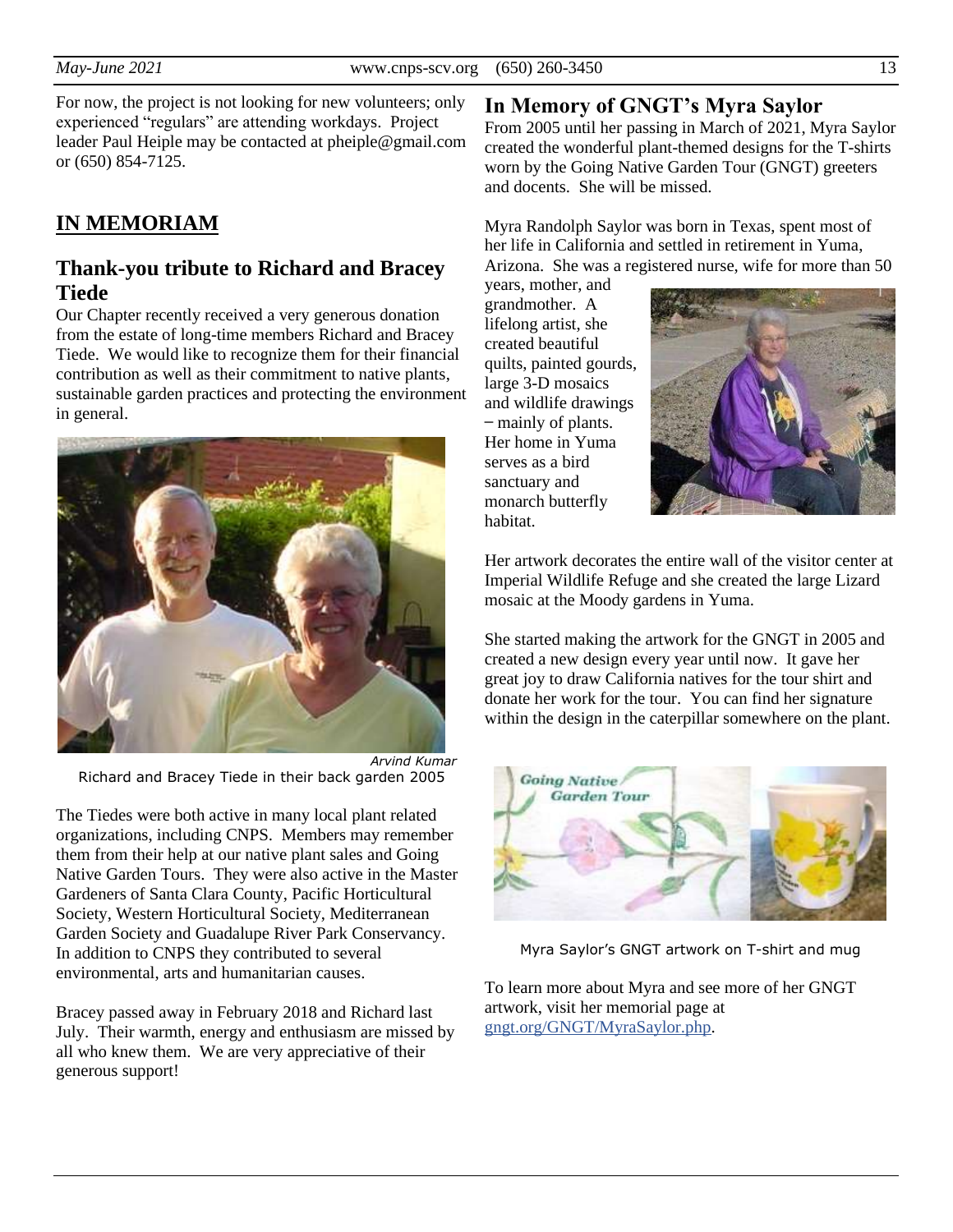# **CHAPTER OFFICERS FOR 2021**

| <b>Title</b>     | <b>Name</b>   | Email          | <b>Phone</b> |
|------------------|---------------|----------------|--------------|
| <b>President</b> | Vivian        | president@     | (650)        |
|                  | Neou          | cnps-scv.org   | 260-3450     |
| <b>Vice</b>      | Priya         | priya@         |              |
| <b>President</b> | Pharate       | cnps-scv.org   |              |
| <b>Recording</b> | Priya         | priya@         |              |
| <b>Secretary</b> | Pharate       | cnps-scv.org   |              |
| <b>Treasurer</b> | Janet         | janet@         | (408)        |
|                  | Hoffmann      | cnps-scv.org   | 374-0435     |
| Past             | Madeline      | pastpresident@ | (408)        |
| <b>President</b> | <b>Morrow</b> | cnps-scv.org   | 741-1150     |
| <b>Chapter</b>   | Vivian        | president@     | (650)        |
| Council          | Neou          | cnps-scv.org   | 260-3450     |
| <b>Delegate</b>  |               |                |              |

# **Stay in Touch!**

The Chapter has gone virtual with all of our events until further notice. Please visit [www.cnps-scv.org/stay-in-touch](https://www.cnps-scv.org/stay-in-touch) for information on how you can continue to receive email to stay informed.



*Martin Purdy* Curiously short statured giant blazingstar (*Mentzelia laevicaulis*) growing on a marble slope at 11,000 ft. in Inyo County.

This Blazing Star newsletter continues to be published only online, at: [www.cnps](https://www.cnps-scv.org/blazing-star-newsletter)[scv.org/blazing-star](https://www.cnps-scv.org/blazing-star-newsletter)[newsletter.](https://www.cnps-scv.org/blazing-star-newsletter)

#### **Printed newsletters** are

available if you are unable to read the newsletter online. Email us at newsletter@cnpsscv.org or send a letter to our office at the address on the last page of this newsletter to request a printed copy.



Fieldwork in the alpine fellfields of Coyote Ridge, Inyo County, from Scholarship winner Martin Purdy. Read about all the 2020 student scholarship winners starting on page 4.

# **DEADLINE FOR THE NEXT** *BLAZING STAR*

## **Saturday, June 12**

**carol.mattsson@gmail.com or (408) 255-3767**